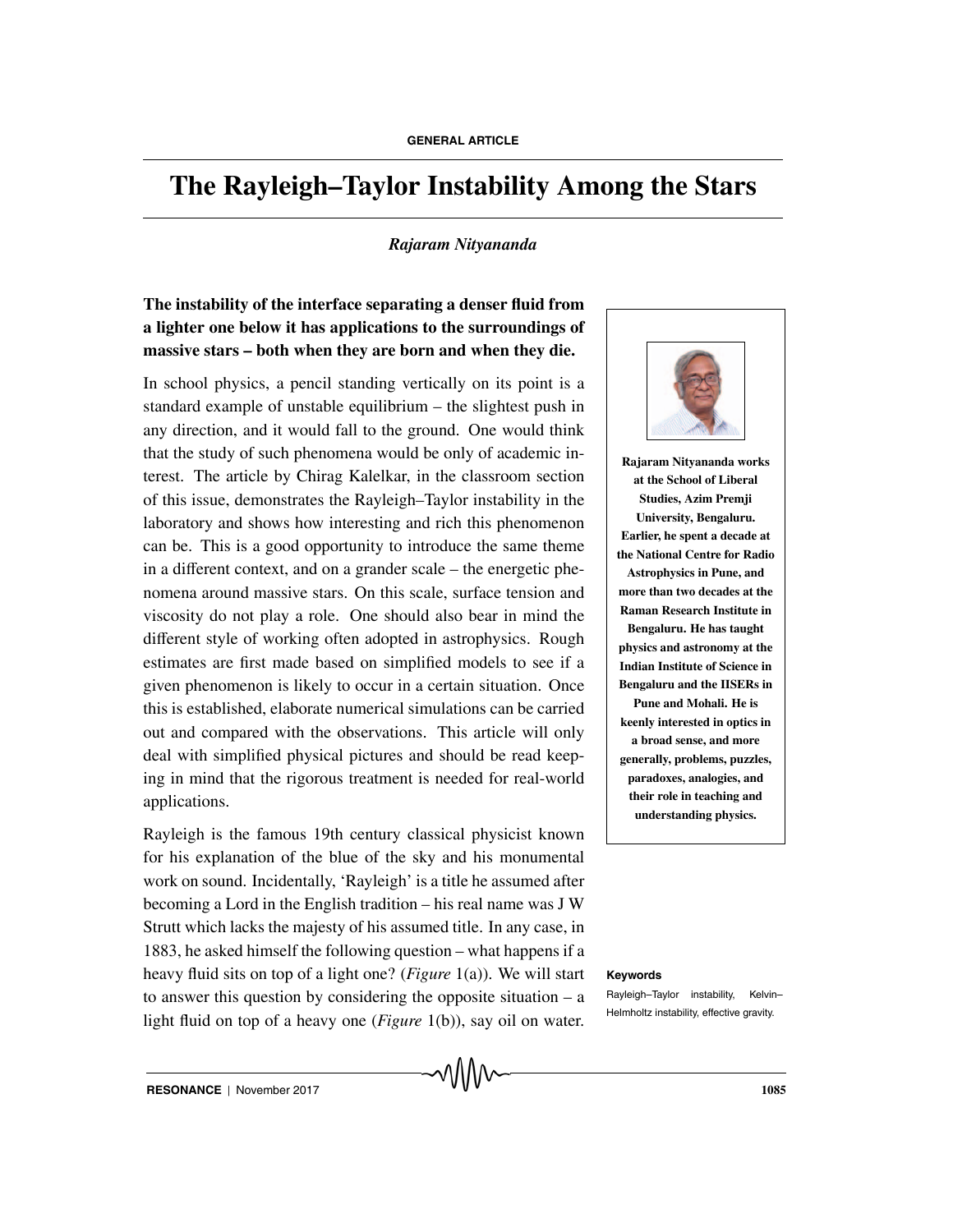**Figure 1. (a)** Disturbing the interface between a heavy fluid on top and a lighter fluid below. This is an unstable situation, and the height of the disturbance grows exponentially at early times. **(b)** A sinusoidal disturbance of height *h* on an interface separating a lighter fluid (oil) on top of a heavier fluid (water) is stable, and hence undergoes oscillatory motion after it is disturbed.



We should emphasize that both situations are in equilibrium when the interface is horizontal. The pressure at each level equals the total weight of the column of fluid over a unit area. Hence, each fluid element has zero net force on it when there is no disturbance.

*Figure* 1(b) includes a small sinusoidal displacement  $\delta z(x)$  = *h* sin *kx* of the boundary between the two fluids in a deep tank. The length of the tank '*L*' has been chosen so that one wave fits into it, so  $k = 2\pi$ . The width of the tank, perpendicular to the plane of the figure, is denoted by '*w*'. We estimate the effect of the deformation on the potential energy. *Figure* 1(b) shows how a volume of the lower fluid of the order *h*(*L*/2)*w*, has been raised to a height of the order of *h*. One could make more accurate estimates, but this is all we need. The potential energy of the lower fluid has increased by  $\delta V_l \sim \rho_l Lwh^2$ . At the same time, the potential energy of the upper fluid has changed in the opposite direction by  $\delta V_u \sim -\rho_u Lwh^2$ . In this case, a volume of fluid of the order  $wLh$  of density  $\rho_u$  has been moved downwards by an amount of the order of *h*. The total change in potential energy due to the displacement of the interface is therefore,  $\delta V \sim (\rho_l - \rho_u) w L h^2$ . The kinetic energy associated with this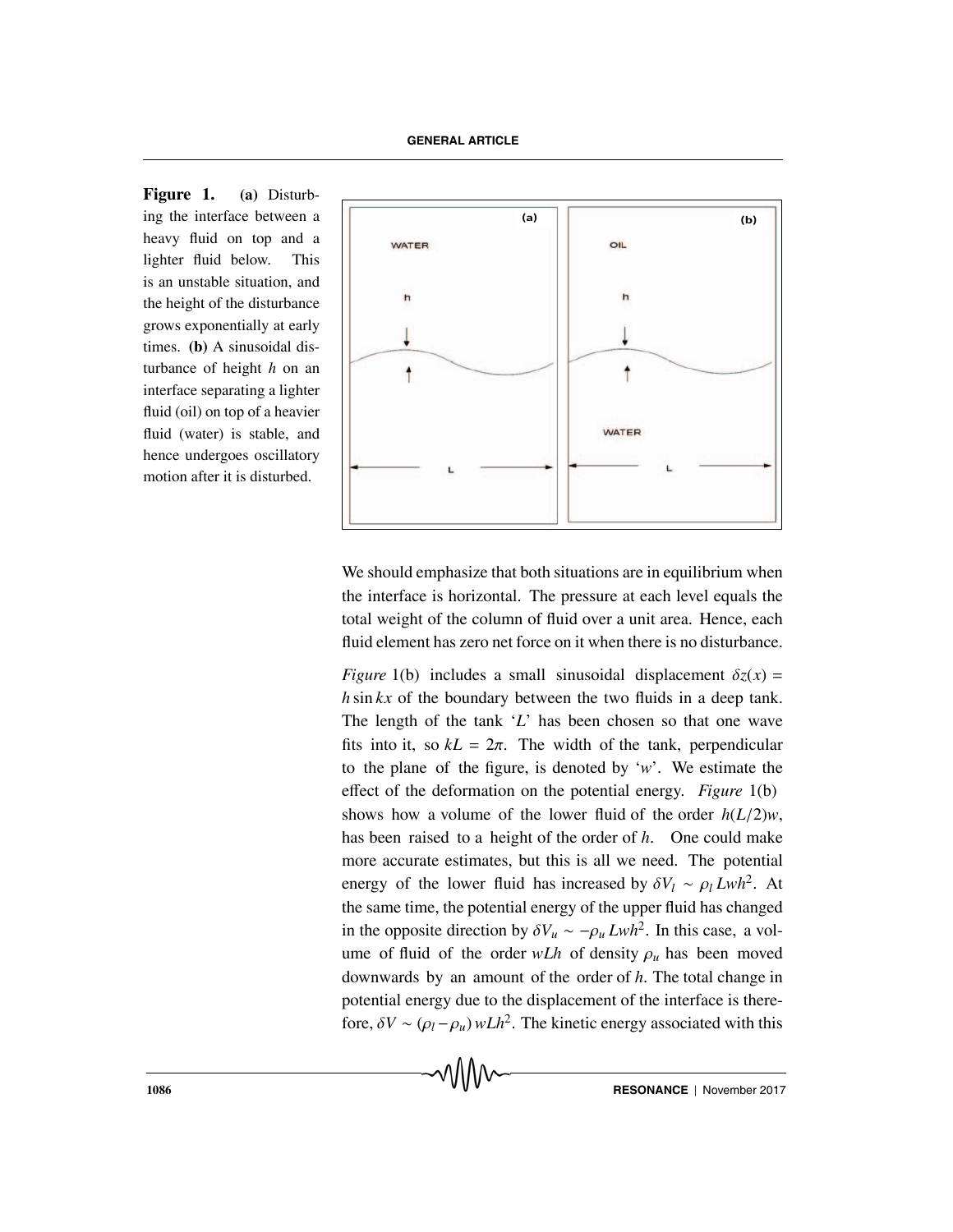movement is of the order,

$$
(\rho_u + \rho_l) w L^2 \left(\frac{\mathrm{d}h}{\mathrm{d}t}\right)^2.
$$

There is an important point to be noted here – why have we moved a larger volume  $wL^2$  to calculate the kinetic energy, compared to the smaller volume *wLh* which we used in calculating the potential energy? The reason is that the fluid is assumed to be incompressible. The up-down motion of the interface necessarily has to disturb the fluid, all the way down to a depth of the order of *L*, if it is to transfer the fluid over a distance of *L*. We are assuming here that the depth of the tank is greater than *L*. This holds for the fluid on both sides of the boundary.

We can now see an analogy to the harmonic oscillator, for which the potential and kinetic energies are proportional to  $kx^2$ and *m*  $\left(\frac{dx}{dt}\right)$  $\left(\frac{dx}{dt}\right)^2$ . We therefore conclude that such a displacement *h*(*t*) will oscillate at a frequency given by the analogue of  $\omega^2 = k/m$ for the harmonic oscillator. This would now be given by,

$$
\omega^2 \sim \frac{(\rho_l - \rho_u)}{(\rho_l + \rho_l)} g/L.
$$

We have thus estimated the frequency of oscillation of the stable interface between a lighter fluid sitting above a heavier fluid. The result of a proper calculation is,

$$
\omega^2 = \frac{(\rho_l - \rho_u)}{(\rho_l + \rho_l)} g(2\pi/L).
$$

This is a positive quantity because  $\rho_l > \rho_u$ . This formula describes the propagation of deep water waves in the case when the upper medium is air. We have assumed that the depth is greater than the wavelength *L* here, and we have analyzed a standing wave. But the relation between frequency and wavelength works for propagating waves as well. This problem was tackled by Laplace, and brought to final form by Airy in 1840, well before Rayleigh's work.

This formula describes the propagation of deep water waves in the case when the upper medium is air. We have assumed that the depth is greater than the wavelength *L* here, and we have analyzed a standing wave.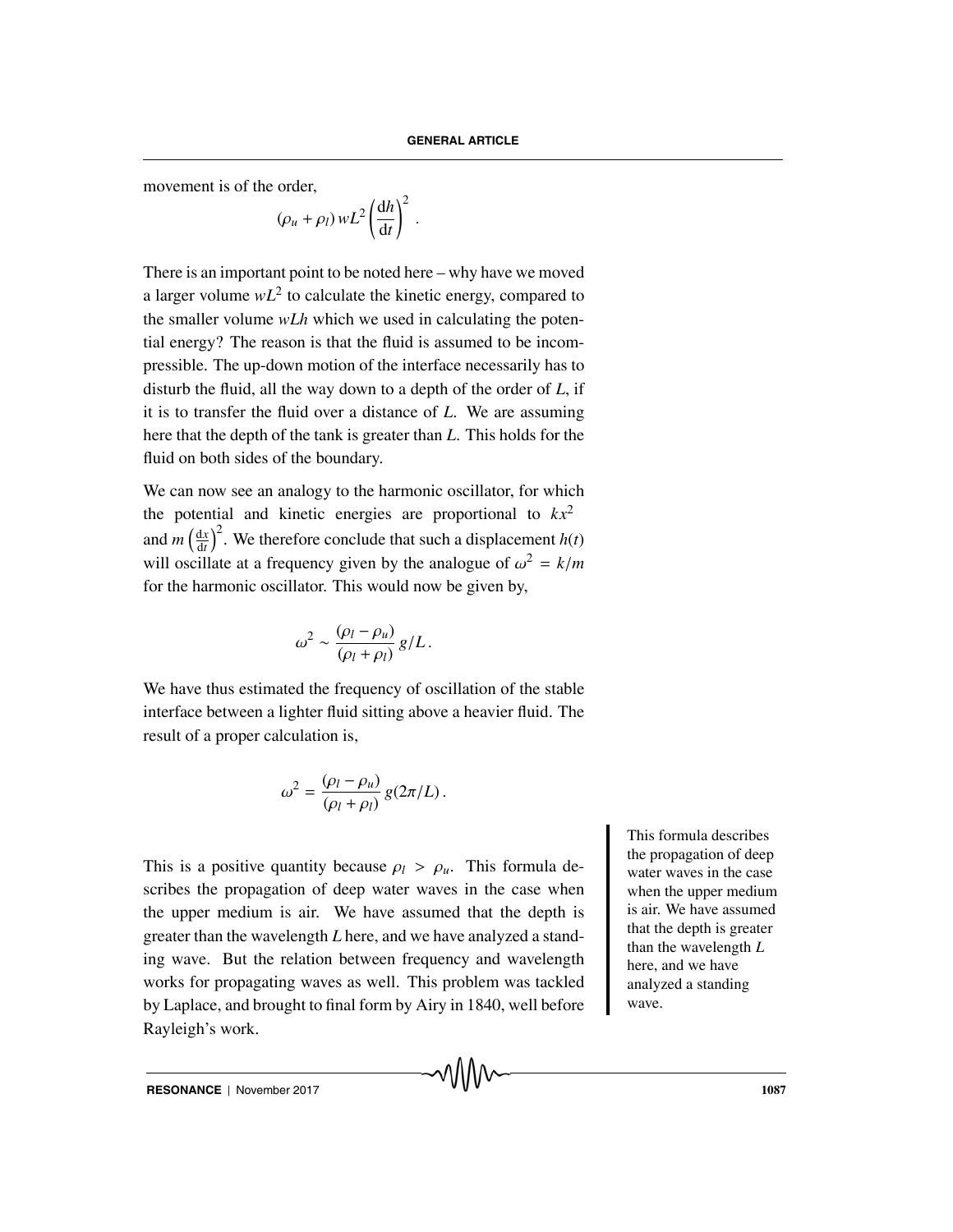**Figure 2.** A mass confined to a circle by a rigid spoke undergoes stable oscillations near the bottom. But the displacement grows near the top which is an unstable position.



Coming back to our original problem, what happens when the heavier fluid is above the lighter fluid, as in *Figure* 1(a)? The calculation of the kinetic energy remains the same, but the potential energy now changes sign. We can approach the problem by drawing an analogy with the simple pendulum The one modification is that we use a rigid spoke, rather than a string, connecting the bob and the suspension (*Figure* 2). But now, the potential energy change due to a small displacement has to be negative and proportional to the square of the displacement for small displacements. This is exactly the situation near the top of the circle along which the bob moves in *Figure* 2. Clearly, the bob will fall down on one <sup>1</sup>In laboratory situations, at side or the other – any small displacement will continue to grow<sup>1</sup>.

> There is also a more mathematical way of viewing this situation. In the stable case, oscillations are described by trigonometric functions which can be written as exponentials of imaginary quantities. For example,  $\cos(\omega t) = (\exp(i\omega t) + \exp(-i\omega t))/2$ . Here  $\omega$  is a real quantity since we found a positive value for  $\omega^2$ . Now in the unstable case, we have a negative value for  $\omega^2$ , which means that  $\omega$  is a pure imaginary quantity, which we denote by  $\pm i\alpha$ . That means that our earlier solution will now contain  $exp(\pm \alpha t)$ . Unless the initial conditions are very special, the growing exponential – positive sign in the exponent – will not be zero and will dominate at large times. The quantity  $\alpha$  is, therefore, to be interpreted as a growth rate. In a time  $1/\alpha$ , the amplitude grows by a factor,  $e = 2.71828...$

short wavelengths, a third contribution to the energy comes from the surface tension between the two fluids. This is always positive since the area of the interface increases when it is disturbed. This can stabilize an otherwise unstable situation (See Chirag Kalelkar's article).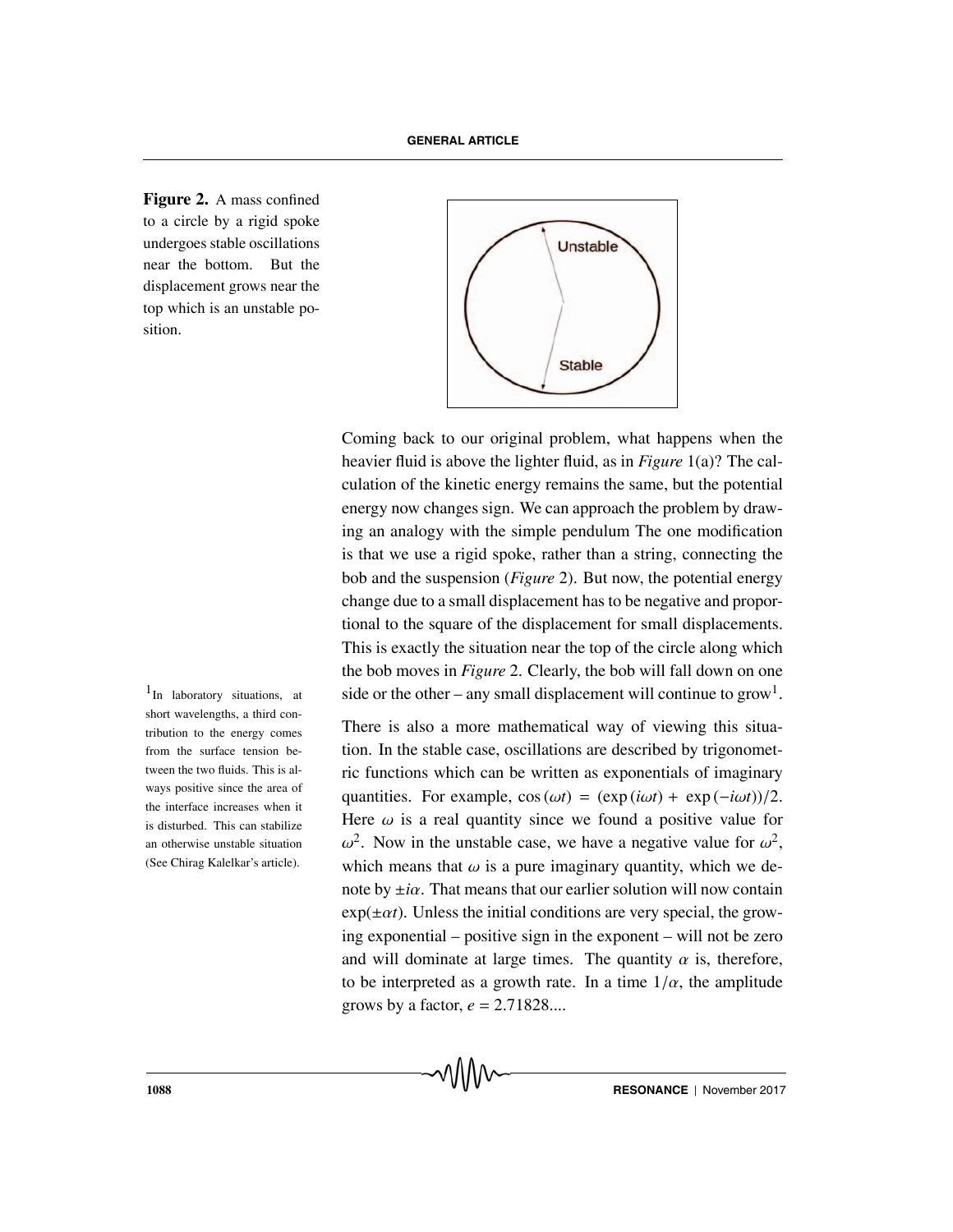

**Figure 3. (a)** Newly formed stars in the Orion region. The dark features could be a product of the Rayleigh–Taylor instability (Image courtesy: NASA Hubble space telescope). **(b)** The remnant of the supernova which was seen by the astronomer Tycho Brahe in 1572. Some of the features seen in the gas are attributed to the Rayleigh– Taylor instability (Image courtesy: NASA, Chandra observatory). **(c)** Our own atmosphere has layers in relative motion. This picture shows that the interface has rolled up, as made visible by clouds. This is one of the early phases of the Kelvin– Helmholtz instability. (Source: http://en.wikipedia.org/wiki/ Image: Wavecloudsdu-

In both the unstable and stable cases, the analysis so far, based All serious applications on the harmonic oscillator analogy, assumes that the amplitudes are small. In the stable case, this assumption is at least internally consistent – if we start small, it stays small. However, in the unstable case, it will sooner or later become large, and the so-called 'linear analysis' will fail. So, all serious applications of instability analysis take into account what happens when the amplitude grows large. Quite often, this is best done by numerical simulations. One exception is a discussion of the instability at large

of instability analysis take into account what happens when the amplitude grows large.

val.jpg)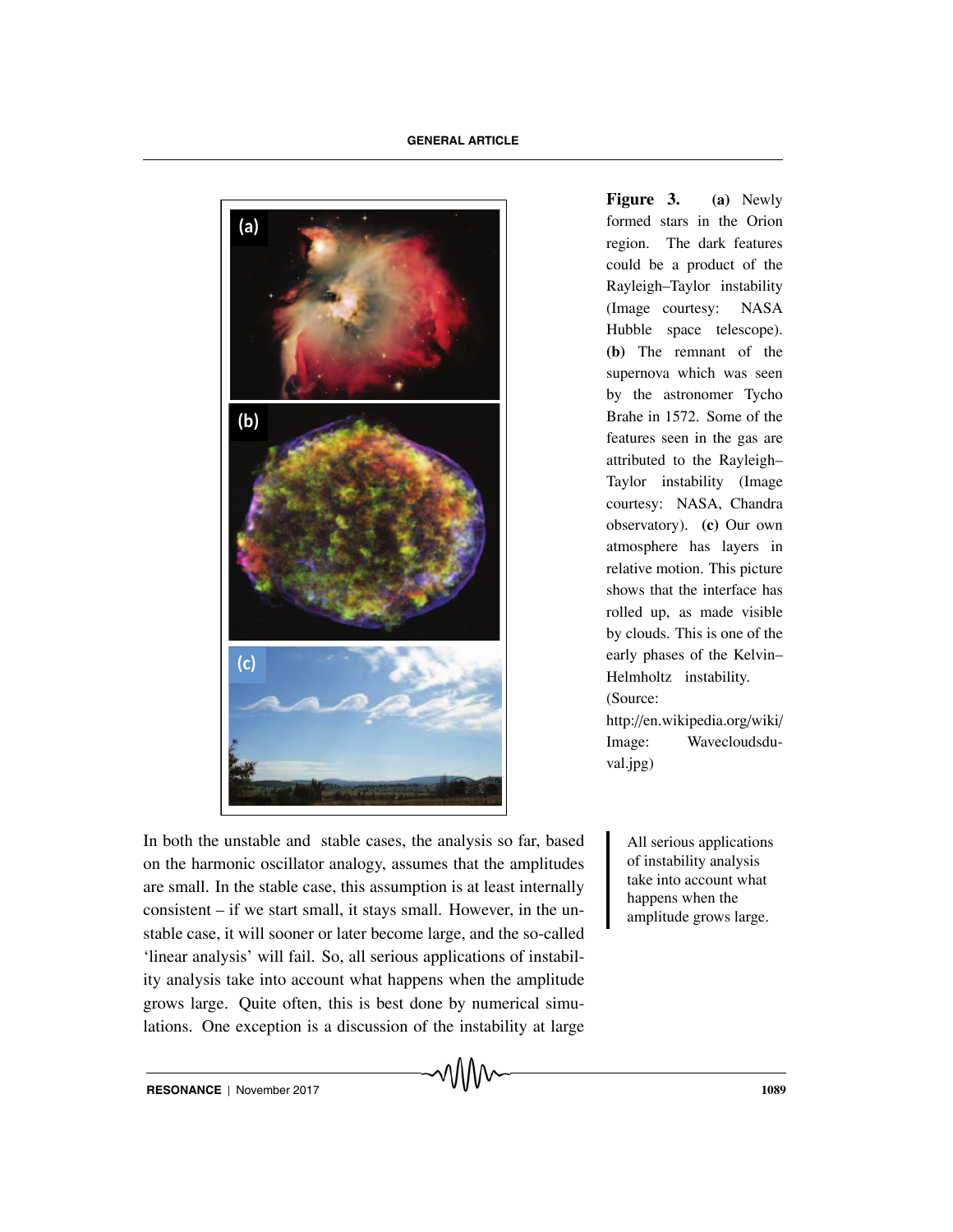amplitudes by Fermi (see suggested reading). This is carried out in his characteristic style of insightful simplification, backed up by analysis and numerical estimates.

 $^2$ See *Resonance*, Vol.9, No.10, When does the famous fluid scientist G I Taylor<sup>2</sup> come into the 2004. picture? Surprisingly, in the early 1950s. He realized that the situation envisaged by Rayleigh would arise whenever a light fluid pushes against a heavier fluid and accelerates it. In this accelerated frame of reference, we can work with an effective gravity which is minus the acceleration. (The textbook example is that if we are placed in an elevator accelerated upwards, we feel as if we are being pushed downwards. An object released drops to the floor, exactly as if gravity were present.) This effective gravity points towards the lighter fluid, which is, therefore, 'below' the heavier one – an unstable situation. Equally, if a heavy fluid is decelerated by colliding with a light fluid, the effective gravity points towards the lighter fluid, and we have an instability.

> Taylor's own interest was possibly in the physics of atomic explosions in the atmosphere, which he was working on at that time. His work has been utilized by astrophysicists to understand some remarkable features seen in the gas surrounding young stars. An example is the Orion Nebula (*Figure* 3(a)) with recently formed stars, much more massive than the Sun, shining into the surrounding gas. These stars are formed from dense molecular gas. Once they start nuclear reactions at the center, they emit strong ultraviolet radiation. Some of them also send out matter in the form of a more or less spherically symmetric wind (even our Sun has wind, but it is relatively mild). The radiation and the wind push against the surrounding gas, accelerating it outwards. We now have the situation of a light fluid accelerating a heavy fluid. What we are witnessing in the Orion Nebula is a very late stage of the instability. The denser outer fluid here is not a gentle sinusoidal wave – it has sharpened into 'elephant trunks'. This explanation has been explored using numerical simulations and is believed to be broadly correct.

> Similar ideas have been applied to supernova explosions. The shell of material thrown out during the explosion of a star is